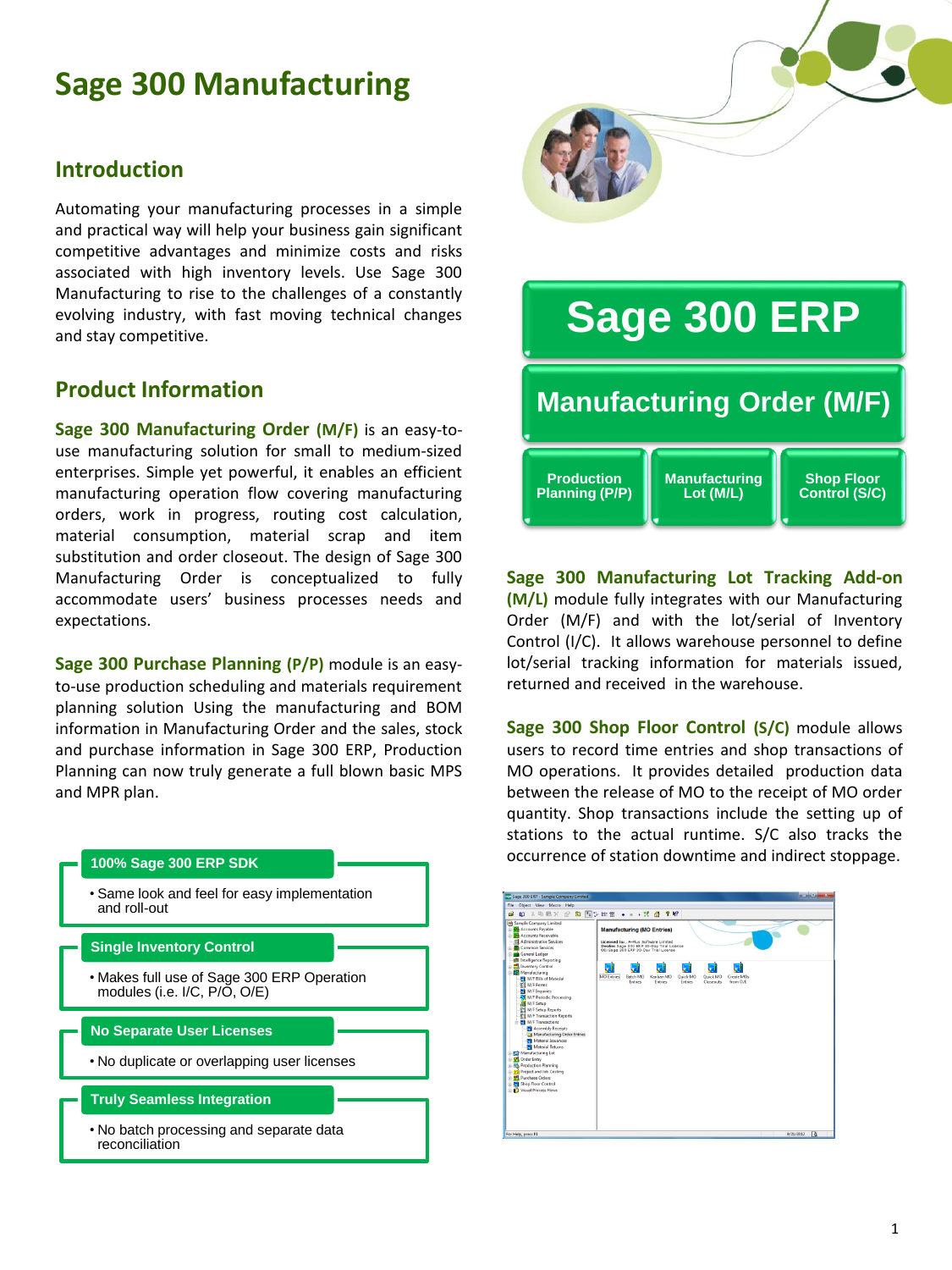## **Key Features of Sage 300 Manufacturing Order (M/F)**

- **Supports multi-level BOM structure:** This facilitates the management of products and components in the BOM. M/F allows an unlimited number of BOM codes and revision numbers per product. Coproducts together with instructions can be linked to each BOM record.
- **Better production floor management:** Achieve more with manufacturing orders (MO), like linking it to open sales orders or purchase orders, or closing them out to calculate costs and production variances.
- **Increased accuracy of cost calculation:** Production costs can be based on both material and resource requirements. Resources can be used to represent labor and overhead costs. Rolled up standard costs is initially used during MO Receipt. MO costs are eventually adjusted to actual during MO closeout.

### **Multi-level BOM with Operations**

- Can support up to 16 BOM levels, multiple BOM versions and usage of phantom BOM's
- Item routing information with resources and tools

#### **Average/Standard Costing**

• Item costing is generated by Sage 300 ERP Inventory Control module

#### **I/C Stock Balance & History**

• All transactions are posted directly to I/C stock and history tables

#### **Supports Backflushing & Kanban**

• Optional MO issuance, returns, receipt or backflushing transaction

| file Object View Macro Help                                         |                                                                      |                                                                                                      |                                                                                                                                           |                                         |                                               |                                    |                                                             |
|---------------------------------------------------------------------|----------------------------------------------------------------------|------------------------------------------------------------------------------------------------------|-------------------------------------------------------------------------------------------------------------------------------------------|-----------------------------------------|-----------------------------------------------|------------------------------------|-------------------------------------------------------------|
| <b>20 0 3 5 6 × 2 8 5 5 6 1</b>                                     |                                                                      |                                                                                                      |                                                                                                                                           |                                         |                                               |                                    |                                                             |
| <b>M</b> Sample Company Limited                                     |                                                                      |                                                                                                      |                                                                                                                                           |                                         |                                               |                                    |                                                             |
| <b>B</b> Accounts Payable                                           | <b>Manufacturing (MO Entries)</b>                                    |                                                                                                      |                                                                                                                                           |                                         |                                               |                                    |                                                             |
| in <b>D'a</b> Accounts Receivable                                   |                                                                      |                                                                                                      |                                                                                                                                           |                                         |                                               |                                    |                                                             |
| El Administrative Services<br><b>Common Services</b>                | Licensed to: , A-Plus Software Limited                               | Dealer: Sage 300 ERP 30-Day Trial License                                                            |                                                                                                                                           |                                         |                                               |                                    |                                                             |
| General Ledger                                                      |                                                                      | CC: Sage 300 ERP 30-Day Trial License                                                                |                                                                                                                                           |                                         |                                               |                                    |                                                             |
| all Intelligence Reporting                                          |                                                                      |                                                                                                      |                                                                                                                                           |                                         |                                               |                                    |                                                             |
| Inventory Control                                                   |                                                                      |                                                                                                      |                                                                                                                                           |                                         |                                               |                                    |                                                             |
| Manufacturing                                                       | <b>MO Entries</b><br>Batch MO                                        | Kanban MO                                                                                            | Quick MO<br>Quick MO                                                                                                                      | Create MOs                              |                                               |                                    |                                                             |
| M/F Bills of Material                                               | <b>Entries</b>                                                       | <b>Frances</b>                                                                                       | <b>Entries</b><br>Closequts                                                                                                               | from O/E                                |                                               |                                    |                                                             |
| M/F Forms<br>M/F Inquiries                                          |                                                                      |                                                                                                      |                                                                                                                                           |                                         |                                               |                                    |                                                             |
| M/F Periodic Processing                                             |                                                                      |                                                                                                      |                                                                                                                                           |                                         |                                               |                                    |                                                             |
| M/F Setup                                                           |                                                                      |                                                                                                      |                                                                                                                                           |                                         |                                               |                                    |                                                             |
| M/F Setup Reports                                                   | <b>Bill SAMLTO - Manufacturing Order</b>                             |                                                                                                      |                                                                                                                                           |                                         |                                               | <b>CONDITION</b>                   |                                                             |
| WF Transaction Reports                                              | File Help                                                            |                                                                                                      |                                                                                                                                           |                                         |                                               |                                    |                                                             |
| <b>M/F Transactions</b>                                             | Mig Order Number                                                     | <b>84 4 PADRADODODOS31</b>                                                                           | HQ<br>Sena                                                                                                                                | lon.<br>$\alpha$                        | <b>MO Status</b><br><b>Fisionned</b>          | $\bullet$                          |                                                             |
| Assembly Receipts<br>Manufacturing Order Entries                    | FG-003<br>ten Nurber                                                 |                                                                                                      | ĸ                                                                                                                                         | Sanok FG ban Ath Multiple BOM levels    |                                               |                                    |                                                             |
| Material Issuances                                                  | <b>City Circlemed</b>                                                | 10,0000 PC                                                                                           | $\alpha$                                                                                                                                  |                                         |                                               |                                    |                                                             |
| Material Returns                                                    |                                                                      | to note lier                                                                                         |                                                                                                                                           | none. Br                                |                                               | 000                                |                                                             |
| <b>In-52 Manufacturing Lot</b>                                      | Qry Ordered (Stock Unit)                                             |                                                                                                      | Ou Produced                                                                                                                               |                                         | % Complete                                    |                                    |                                                             |
| <b>Coder Entry</b>                                                  | Datch NO<br>P65                                                      | <b>MO Tupe</b><br>Grégorial                                                                          | 5 Accelerator                                                                                                                             |                                         | × I                                           |                                    |                                                             |
| <b>Conference Planning</b><br><b>In-199</b> Project and Job Costing | <b>MO Reference</b>                                                  | 02142109                                                                                             | Deecription                                                                                                                               |                                         |                                               |                                    |                                                             |
| <b>B</b> -T Purchase Orders                                         |                                                                      | General Elatarial Covenons   Oyld Subcordrast   Bushase   SODetails   Hatuctons   Copyridust   Total |                                                                                                                                           |                                         |                                               |                                    |                                                             |
| Shop Floor Control                                                  |                                                                      |                                                                                                      |                                                                                                                                           |                                         |                                               |                                    |                                                             |
| <b>B</b> Visual Process Flows                                       | Q. Component Description<br>Un<br>1.55.004                           | Seni Finished Good Sangle 4                                                                          | Q. Operator: UCM Type<br>100<br>PC.                                                                                                       | Deed                                    | Obrper tem  <br>1.5000<br>1.000000000<br>4.00 | Fies $Q_Y$ $\sim$<br>10.0000       |                                                             |
|                                                                     | <b>DMADO</b><br>2                                                    | Raw Material Sample 3                                                                                | 100<br>PC                                                                                                                                 | Descri                                  | 2.000000000<br>0.00                           | 20,0000                            |                                                             |
|                                                                     | RM.004<br>×<br>psa.com                                               | Flave Material Semple 4<br>Packaging Material Sample 1                                               | PC<br>100<br>PC.<br>200                                                                                                                   | Drect<br>Died                           | 2.000000000<br>0.00<br>1.000000000<br>0.00    | 20,0000<br>10,0000                 |                                                             |
|                                                                     | PM-002                                                               |                                                                                                      |                                                                                                                                           |                                         |                                               |                                    |                                                             |
|                                                                     |                                                                      |                                                                                                      | 200<br>RC                                                                                                                                 | Deed                                    | 1.000000000<br>0.00                           | 10,0000                            |                                                             |
|                                                                     | 6 PM 003                                                             | Peckaging Meterial Sample 2<br>Packaging Material Sample 3                                           | 200<br>9Č                                                                                                                                 | Died                                    | 0.000000000<br>606                            | 1,0000                             |                                                             |
|                                                                     |                                                                      |                                                                                                      |                                                                                                                                           |                                         |                                               |                                    |                                                             |
|                                                                     |                                                                      |                                                                                                      |                                                                                                                                           |                                         |                                               |                                    |                                                             |
|                                                                     | $\epsilon$                                                           |                                                                                                      | SAMLTD - PO/ MO/ Subcontract Issuance                                                                                                     |                                         |                                               |                                    |                                                             |
| For Help, press F1                                                  | <b>Terri Code</b><br>Desor                                           |                                                                                                      |                                                                                                                                           |                                         |                                               |                                    |                                                             |
|                                                                     |                                                                      | File Help                                                                                            |                                                                                                                                           |                                         |                                               |                                    |                                                             |
|                                                                     |                                                                      | Insuance Number                                                                                      | <b>IK 4 THEW"</b>                                                                                                                         |                                         | <b>N M G. D. Date</b>                         | 09/21/2012 [7]                     |                                                             |
|                                                                     |                                                                      | <b>Production Area</b>                                                                               | PAOT                                                                                                                                      |                                         | Q Internal Production Assa 1                  |                                    |                                                             |
|                                                                     |                                                                      |                                                                                                      |                                                                                                                                           |                                         |                                               |                                    |                                                             |
|                                                                     |                                                                      | Description                                                                                          |                                                                                                                                           | Reference                               |                                               |                                    |                                                             |
|                                                                     |                                                                      | Mis Order Number                                                                                     | MONO00000031                                                                                                                              | Q. Base Quantity                        |                                               | 5,0000                             |                                                             |
|                                                                     |                                                                      | From Operation                                                                                       |                                                                                                                                           | a <sup>To</sup>                         | 55995                                         |                                    | $Q$ 33                                                      |
|                                                                     | Delete:<br>Sere                                                      |                                                                                                      |                                                                                                                                           |                                         |                                               |                                    |                                                             |
|                                                                     | The intollates is celebrated let<br>For inspires, please contact Adv | Lin., Q. Component                                                                                   | Description                                                                                                                               | Q MO No.                                | Q Location                                    | Qty Reg UOM                        |                                                             |
|                                                                     | $-3.5.5$                                                             | 2 RM-003                                                                                             | Raw Material Sample 3                                                                                                                     |                                         | MONO00000031                                  | 20,0000 PC                         |                                                             |
|                                                                     |                                                                      | 3 RM-004                                                                                             | Raw Material Sample 4                                                                                                                     |                                         | MONO00000011                                  | 20,0000 PC                         |                                                             |
|                                                                     |                                                                      | 4 PM-001<br>5 PM-002                                                                                 | Packaging Material Sample 1<br><b>Packaging Material Sample 2</b>                                                                         |                                         | MONO00000031<br>MONO00000031                  | 10,0000 PC<br>10,0000<br><b>PC</b> |                                                             |
|                                                                     |                                                                      | 6 PM-003                                                                                             |                                                                                                                                           | Packaging Material Sample 3 MONO0000031 |                                               | 1,0000 PC                          |                                                             |
|                                                                     |                                                                      |                                                                                                      |                                                                                                                                           |                                         |                                               |                                    | 10.0000<br>10,0000<br>5.0000<br>5.0000<br>0.0000            |
|                                                                     |                                                                      |                                                                                                      |                                                                                                                                           |                                         |                                               |                                    |                                                             |
|                                                                     |                                                                      |                                                                                                      |                                                                                                                                           |                                         |                                               |                                    |                                                             |
|                                                                     |                                                                      | $\overline{a}$                                                                                       |                                                                                                                                           |                                         |                                               |                                    |                                                             |
|                                                                     |                                                                      |                                                                                                      |                                                                                                                                           |                                         |                                               |                                    |                                                             |
|                                                                     |                                                                      | 8dd                                                                                                  | Epst<br><b>Delete</b>                                                                                                                     | Detail                                  | Substitute.                                   |                                    |                                                             |
|                                                                     |                                                                      |                                                                                                      | This installation is unlicensed and is for trial purposes only.<br>For inquiries, please contact AutoSimply Co. Ltd. (www.autosimply.com) |                                         |                                               |                                    | <b>100 B 25</b><br>A Issue Oby   A<br>$\Box$<br><b>Dose</b> |

- **Operation-based MO Transactions:** Production floors can be divided into work centers used by BOM operations. MO transactions such as material issuances, WIP consumption or scrap can now be performed by operation rather than just by MO.
- **Easier monitoring of WIP:** Materials issued from I/C Locations to M/F MO's are automatically tracked as WIP. The M/F WIP Consumption and Scrap transactions allows user to record WIP movement as it happens. Finally, MO closeouts automatically allocate unconsumed WIP.
- **Ease of component substitution:** Components during MO issuance can be substituted according to user preference. Depending on setup, production personnel can be allowed to modify MO BOM's and insert or modify component requirements.

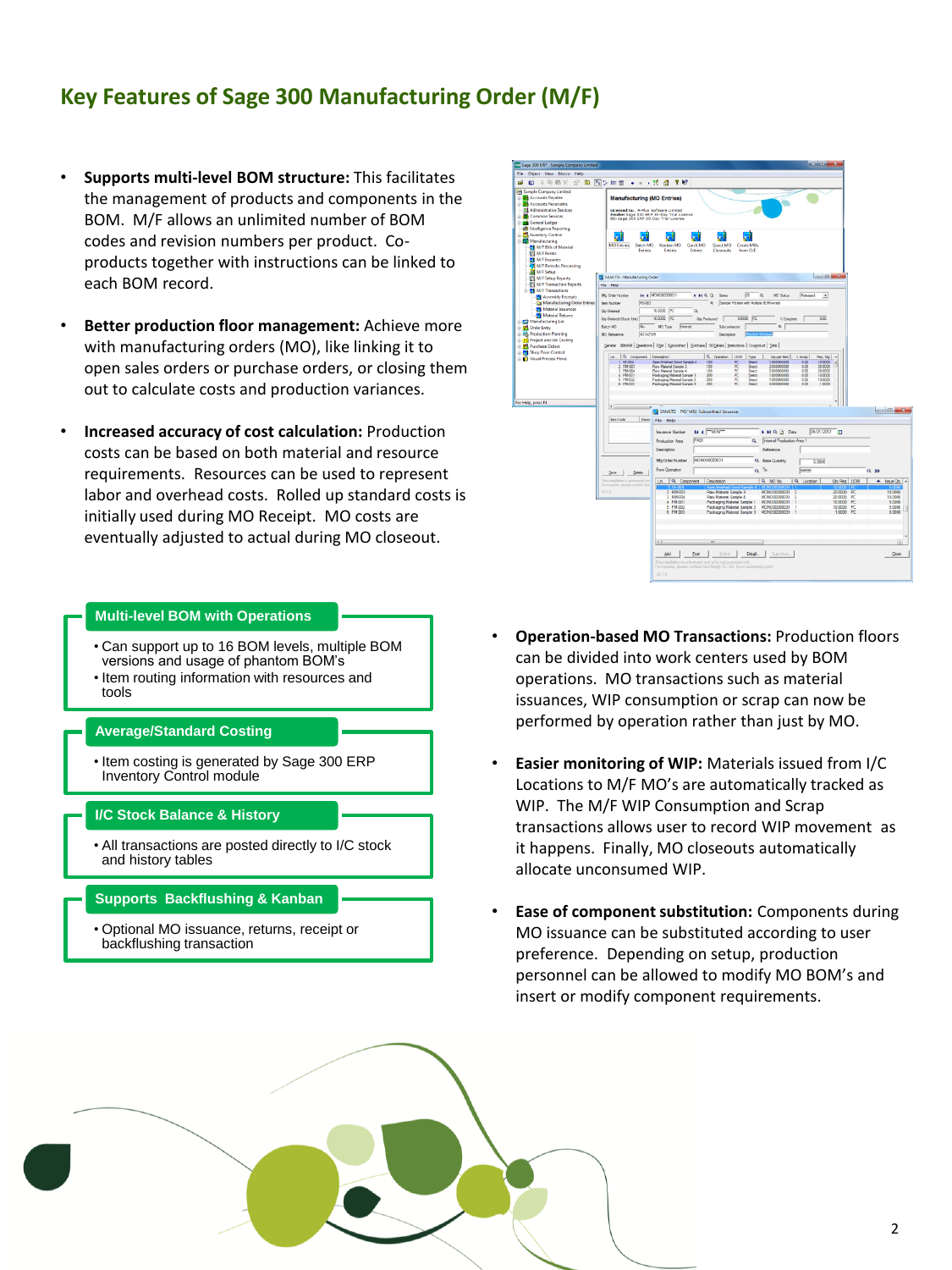## **Key Features of Sage 300 Production Planning (P/P)**

- **User defined location networks**: Users can now define the scope of distribution networks by grouping I/C locations to form networks. P/P supports an unlimited number of distribution networks.
- **Easy definition of buyers/planners:** An unlimited number of buyers for purchased I/C materials and planners for manufactured I/C products can be defined. Planning inquiries and reports can be generated by buyers or planners.
- **Flexible item planning parameters:** Users can now define safety stock levels, order multiples, or maintain manufacturing and purchase lead times for each item record in I/C. Automatic planned orders can also be generated for selected items
- **More realistic purchase/production plans:** With the use of item specific planning parameters, economic order quantities and supplier minimum order requirements can now be better simulated to create more realistic plans.
- **Better management of sales forecasts:** Forecasts can be inputted, imported and even generated for use during planning runs. Using forecast consumption, P/P uses actual O/E sales orders to consume sales forecasts.
- **Better management of planned orders:** Planned orders can be confirmed and eventually be automatically converted to P/O Requisitions or M/F Manufacturing Orders.

| <b>R</b> The Accounts Payable<br><b>ID 200</b> Accounts Receivable<br>Administrative Services<br>Common Services<br>File Help<br>General Ledger<br>Inventory Control<br>床<br>Network<br>E-Col Manufacturing<br>Manufacturing Lot<br>Plan Record<br><b>G.</b> Order Entry<br>Satus<br><b>E-RS</b> Production Planning<br>P/P Generate Orders<br>Forecast ID<br><b>XX</b> P/P Masters<br>Calendar<br>P/P Periodic Processing | <b>Production Planning (Planning Run)</b><br>$\Box$ $\Box$<br>SAMLTD - Planning Run<br>14.4<br>D DI Q Sample Distribution Network 1<br>ADMIN<br>Actual Run<br>Last Run By<br>۰<br>09/18/2010<br>Active<br>Last Run Date<br>SF00000001<br>Sample Sales Forecast<br>$\alpha$ |
|----------------------------------------------------------------------------------------------------------------------------------------------------------------------------------------------------------------------------------------------------------------------------------------------------------------------------------------------------------------------------------------------------------------------------|----------------------------------------------------------------------------------------------------------------------------------------------------------------------------------------------------------------------------------------------------------------------------|
|                                                                                                                                                                                                                                                                                                                                                                                                                            |                                                                                                                                                                                                                                                                            |
|                                                                                                                                                                                                                                                                                                                                                                                                                            |                                                                                                                                                                                                                                                                            |
|                                                                                                                                                                                                                                                                                                                                                                                                                            |                                                                                                                                                                                                                                                                            |
|                                                                                                                                                                                                                                                                                                                                                                                                                            |                                                                                                                                                                                                                                                                            |
|                                                                                                                                                                                                                                                                                                                                                                                                                            |                                                                                                                                                                                                                                                                            |
|                                                                                                                                                                                                                                                                                                                                                                                                                            |                                                                                                                                                                                                                                                                            |
|                                                                                                                                                                                                                                                                                                                                                                                                                            |                                                                                                                                                                                                                                                                            |
|                                                                                                                                                                                                                                                                                                                                                                                                                            | CAL01<br>Calendar 1<br>$\alpha$                                                                                                                                                                                                                                            |
| P/P Planning Reports                                                                                                                                                                                                                                                                                                                                                                                                       | Prevent P/P from moving on order documents forward.                                                                                                                                                                                                                        |
| P/P Registration                                                                                                                                                                                                                                                                                                                                                                                                           |                                                                                                                                                                                                                                                                            |
| P/P Setup<br>D Include Stock<br>P/P Setup Reports                                                                                                                                                                                                                                                                                                                                                                          | Ty Include PR<br>V Include SO<br>C Ignore Minimum                                                                                                                                                                                                                          |
| <b>V</b> Include PO<br>P/P Transactions and Inquiries                                                                                                                                                                                                                                                                                                                                                                      | Ty Include MO<br><sup>1</sup> Include Expired Forecast<br>F Ignore Calendar                                                                                                                                                                                                |
| <b>E-PS</b> Project and Job Costing                                                                                                                                                                                                                                                                                                                                                                                        | 15<br>15<br>Forward Consumption<br><b>Backward Consumption</b>                                                                                                                                                                                                             |
| Purchase Orders<br>Remarks.                                                                                                                                                                                                                                                                                                                                                                                                |                                                                                                                                                                                                                                                                            |
|                                                                                                                                                                                                                                                                                                                                                                                                                            | SAMLTD - Item Planning                                                                                                                                                                                                                                                     |
|                                                                                                                                                                                                                                                                                                                                                                                                                            |                                                                                                                                                                                                                                                                            |
| File Help                                                                                                                                                                                                                                                                                                                                                                                                                  |                                                                                                                                                                                                                                                                            |
|                                                                                                                                                                                                                                                                                                                                                                                                                            |                                                                                                                                                                                                                                                                            |
|                                                                                                                                                                                                                                                                                                                                                                                                                            | <b>14 4 FG-002</b><br>Sample FG item by Pack<br>HQD<br><b>Bern Number</b>                                                                                                                                                                                                  |
| <b>Order Type</b>                                                                                                                                                                                                                                                                                                                                                                                                          | Manufactured -<br>Create Order?<br>Yes<br>٠                                                                                                                                                                                                                                |
|                                                                                                                                                                                                                                                                                                                                                                                                                            | 500.0000<br>Minimum Stock<br><b>Order Lead Time</b><br>ō<br>0.025000<br>50,0000                                                                                                                                                                                            |
|                                                                                                                                                                                                                                                                                                                                                                                                                            | Minimum Order<br>Mig Setup Time<br>0.031250<br>10,0000<br><b>Order Multiple</b>                                                                                                                                                                                            |
|                                                                                                                                                                                                                                                                                                                                                                                                                            | Mg Run Time<br>ie <sub>1</sub><br>Terence Ang<br>$\alpha$<br>Buver/Planner                                                                                                                                                                                                 |
|                                                                                                                                                                                                                                                                                                                                                                                                                            | <b>ADMIN</b><br>Last Update Date 01/29/2010<br><b>Last Updated By</b>                                                                                                                                                                                                      |

## **Seamless I/C & M/F Integration**

•Automatic extraction of I/C stock, O/E sales orders, P/O orders and M/F manufacturing data

#### **Realistic Item Planning Data**

- MRP plans use minimum stock, minimum order and order multiple quantities
- Considers manufacturing and purchase lead times

#### **Net of Change Planning Run**

•Supports both regenerative and net of change planning logic

#### **Automatic MO&PR Generation**

•Planned orders can be automatically converted to manufacturing orders in M/F or purchase requisitions in P/O

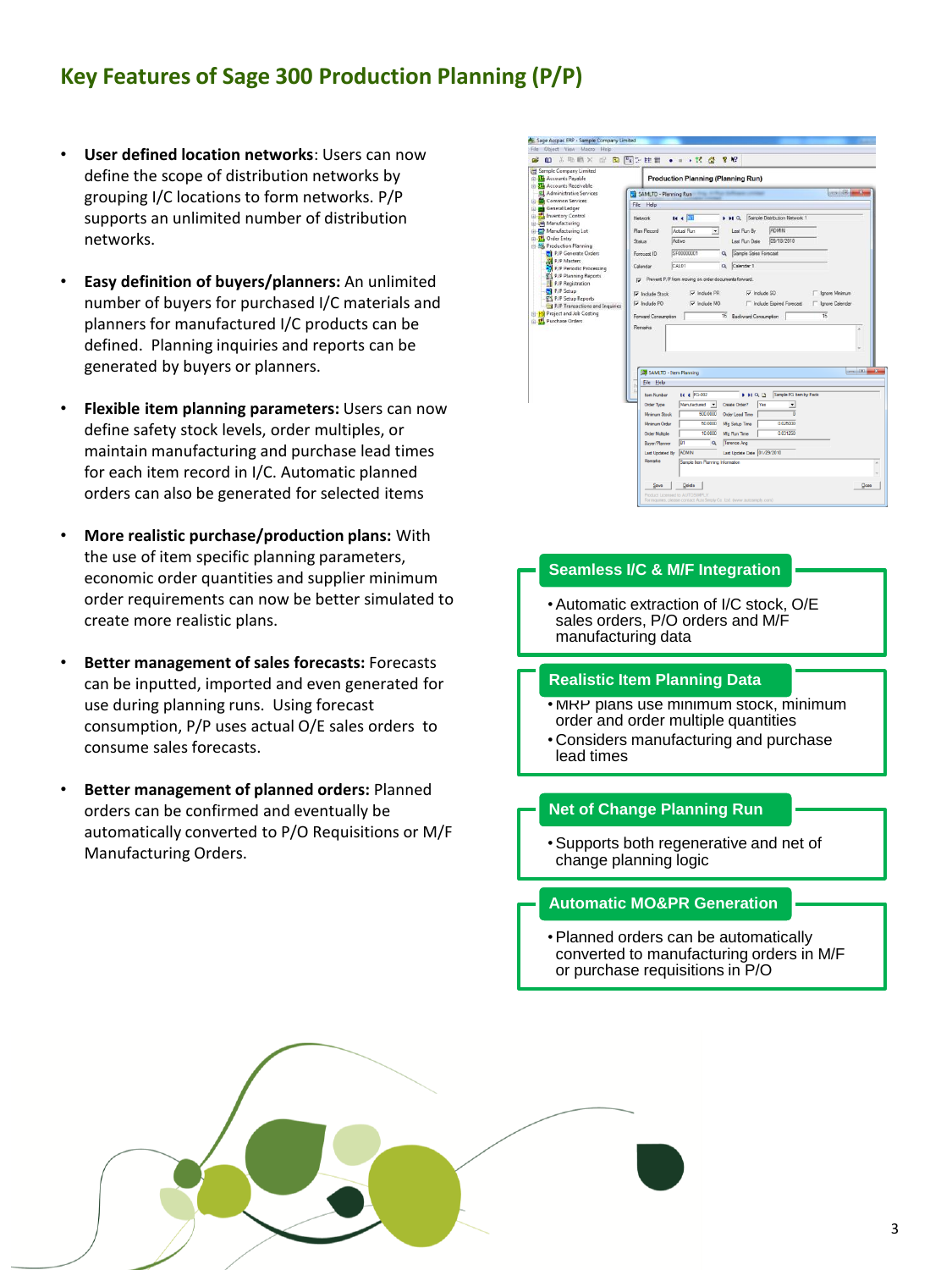## **Key Features – Sage 300 Manufacturing Lot (M/L)**

## • No separate maintenance for lot/serial • Single data for lot/serial balances and history **Single Lot/Serial Tracking System** • MO material consumption is tracked against component lots or serial numbers. **MO Issuance from Lots /Serials** • Material returns are posted against original component lots or serial numbers. **MO Returns to Lots / Serials** • Output of MO's are recorded against user defined I/C lots or serial numbers **MO Receipts to Lots / Serials**

- **Seamless I/C Lot/Serial Integration**: Fully online, MO transactions are immediately reflected in Sage 300 ERP balances and history. M/L effectively combines manufacturing data with purchase and sales records kept in I/C from the P/O and O/E modules. It also supports all existing I/C lot/serial reports and queries.
- **Single Lot/Serial Tracking System:** Using the same I/C look and feel, users will find it easy to post manufacturing transactions. There is no separate item lot/serial setup as M/L makes use of I/C Item for all settings. M/L fully supports the built-in quarantine, product recall, adjustment, warranty and contract features of I/C.
- **Lot/Serial Tracking for MO Issuances:** For lot/ serial tracked items, users are prompted to allocate MO issuances against lots/serials. M/L considers default allocation settings in I/C as well as lot/serial status (e.g. quarantine).
- **Lot/Serial Tracking for MO Returns:** When posting MO returns, users will be required to allocate each quantity to a lot/serial record. M/L allows users to create a new lot/serial record for the component return.
- **Lot/Serial Tracking for MO Receipts:** Users are prompted to allot lot or serial numbers for production output based on I/C settings. Information include stock date and projected expiry dates. Lot and serial numbers can be automatically generated.

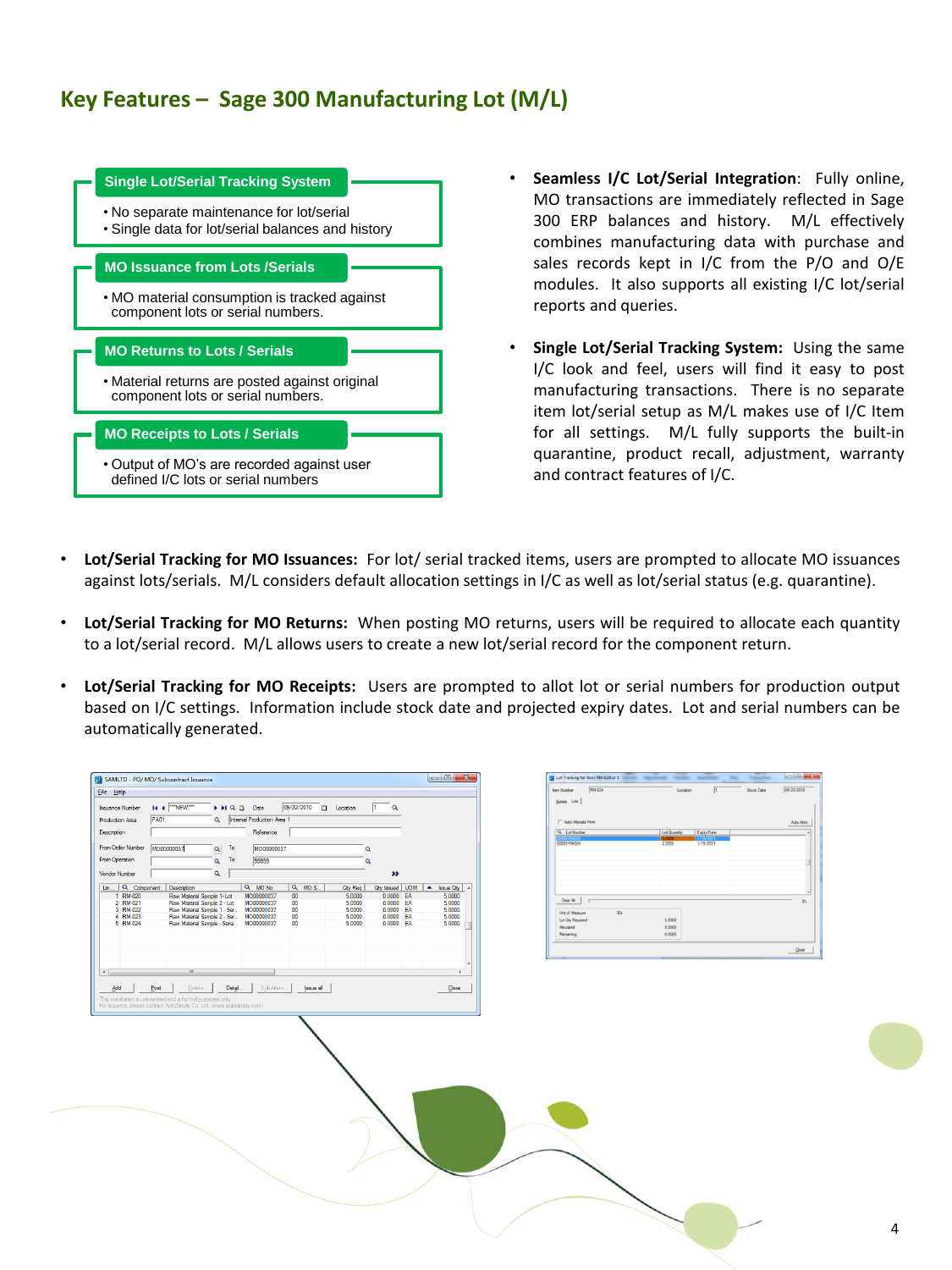

| Aude Record         | <b>N</b> Common     |                    |                                |              |                                        |      |
|---------------------|---------------------|--------------------|--------------------------------|--------------|----------------------------------------|------|
|                     |                     |                    | $+HQD$                         |              | F Enter by bar code reader             |      |
| Action Start        | 10/1/2012 $\sim$    | Time Entry         | 08:30                          |              |                                        |      |
| Action End          | 10/1/2012 -         | Time Entry         | 08:45                          |              |                                        |      |
| Transaction         | <b>Ored Rurbine</b> |                    | ×                              | Man Product: |                                        |      |
| Operator ID         | 55F1<br>$-$         | Operator 1         |                                |              | Sample FG tem with Multiple BOM levels |      |
| MO Number           | MOND000003          |                    | $\overline{50}$<br>R. MO Senes |              |                                        |      |
| Operation           | 100<br>$\alpha$     | Assembly Operation |                                |              |                                        |      |
| <b>Winds Center</b> | <b>WC01</b><br>۰    | Assembly           |                                | Due Dete     | 9/27/2012                              |      |
| Station             | AS01<br>٠           | Assembly 1         |                                | Drder Div    | 55                                     |      |
| Receipt Obr         | 1,0000              | PC.                |                                |              |                                        |      |
| Scope Oby           | 0.0000              |                    |                                |              |                                        |      |
| Reason              | $\alpha$            |                    |                                |              |                                        |      |
| Commerts            |                     |                    |                                |              |                                        |      |
| Saye -              | Reverse             |                    |                                |              |                                        | Onee |

- **Detailed Time Entries for Shop Floor:** Production can now effectively record actual operation times against MO products and operations. Time entries include setup time, direct runtime, cleanup, rework, downtimes and indirect stoppages.
- **Operator & Shift Information:** S/C Time records include shop operator and shift data. This allows process engineers to analyze performance on a per operator, per shift basis.
- **Work Center & Station Records:** Work Centers in M/F are further divided into stations in Shop Floor. Time entries include both work center and station information for use in utilization analysis.
- **Automatic MO WIP Consumption:** S/C allows MO Work in Progress (WIP) quantities to be consumed based on receipt and scrap quantities in shop floor. This provides online WIP balance information for M/F.
- **Shop Floor User Maintenance:** For ease of use, S/C provides for a shop floor user master where defaults can be maintained per user ID. Shop time entry method is also defined per user.



• **Optional Resource Cost Allocation:** Cost accountants can periodically allocate actual resource costs (e.g. Overhead) to products via MO records. Cost allocation can be based on proportional labor hours or material issuance costs.